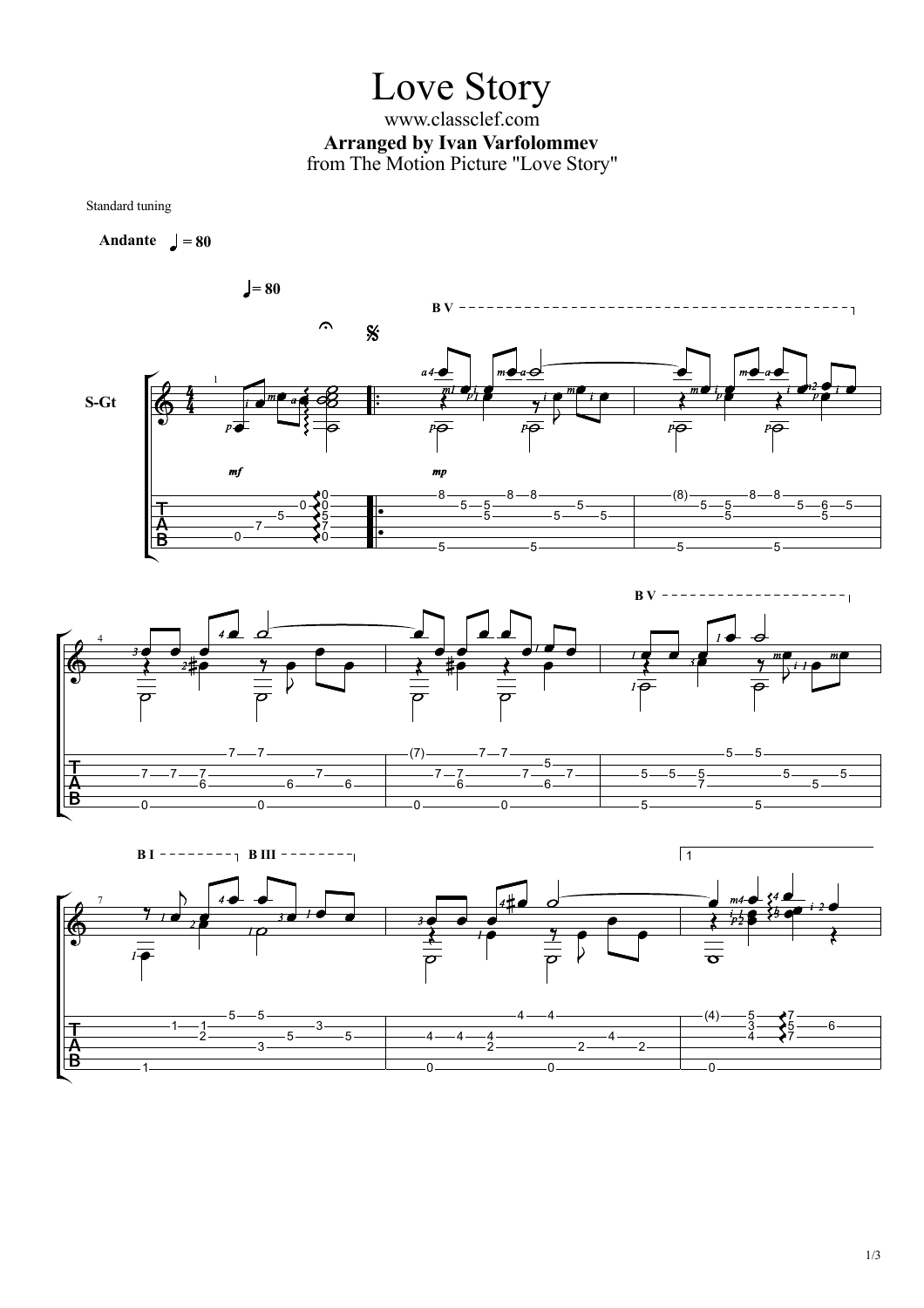

2/3